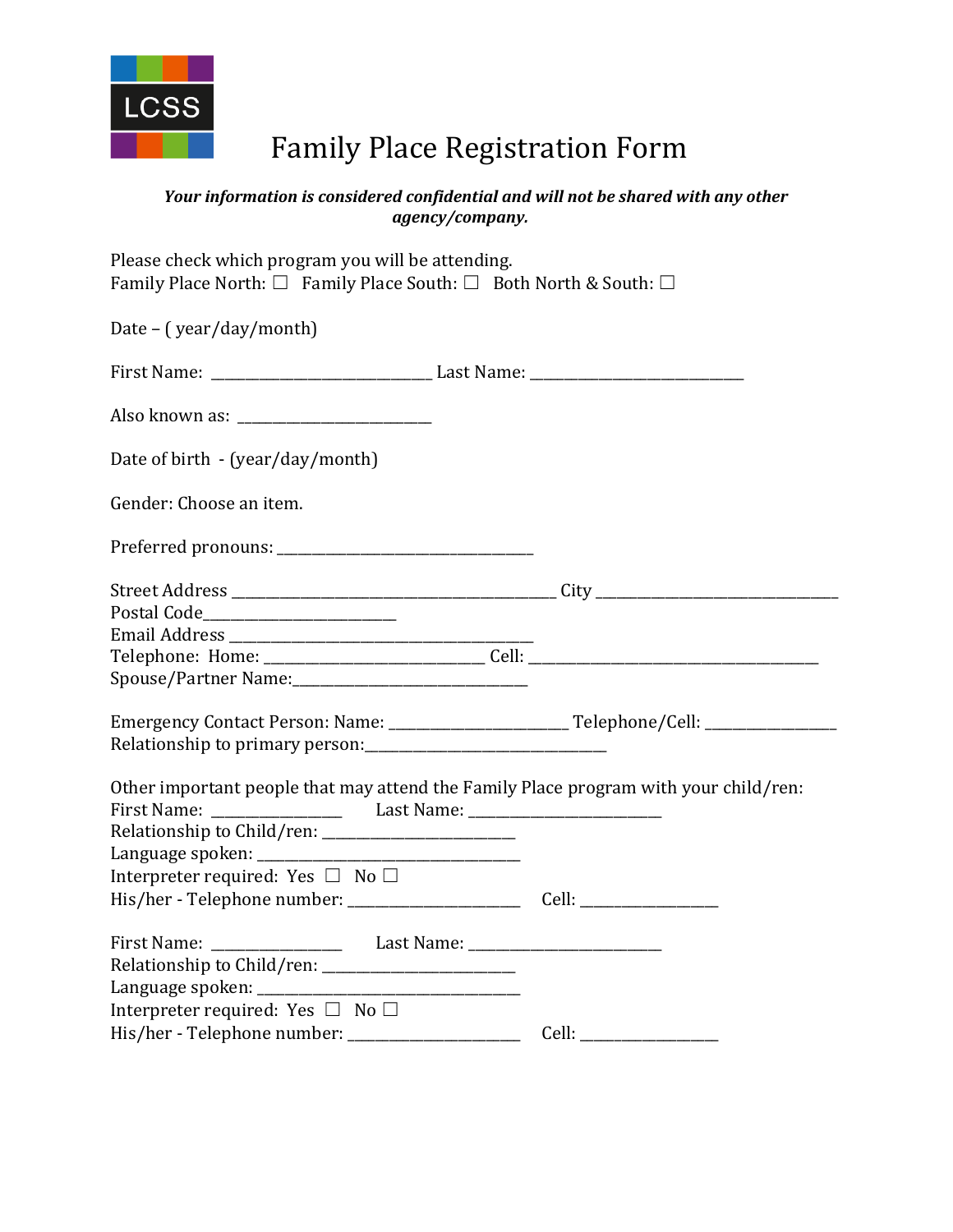Please provide us with the following information regarding your child/ren that will attend the Family Place program:

| Date of birth: (year/day/month)                                                                                                                         |    |  |
|---------------------------------------------------------------------------------------------------------------------------------------------------------|----|--|
|                                                                                                                                                         |    |  |
|                                                                                                                                                         |    |  |
|                                                                                                                                                         |    |  |
| Date of birth (year/day/month)                                                                                                                          |    |  |
|                                                                                                                                                         |    |  |
|                                                                                                                                                         |    |  |
|                                                                                                                                                         |    |  |
|                                                                                                                                                         |    |  |
| Relevant Medical Information regarding your child/ren (eg: food                                                                                         |    |  |
|                                                                                                                                                         |    |  |
| Were you referred to the Family Place program? YES $\Box$ NO $\Box$<br>If Yes, by who (eg: friend, another program) ___________________________________ |    |  |
| How long have you been attending the Family Place program? _____________________                                                                        |    |  |
| Do you know about the 'Family Place Facebook' page? YES□ NO□                                                                                            |    |  |
| Have you looked up for information and resources on the Facebook page? YES $\Box$ NO $\Box$                                                             |    |  |
| Please add me to:                                                                                                                                       |    |  |
| Family Place communication email for monthly program highlights and upcoming events:                                                                    |    |  |
| YES $\Box$ NO $\Box$                                                                                                                                    |    |  |
| Langley Community Services Society - General email for news & events: YES□                                                                              | NO |  |
| Any important information you would like to share regarding your family or your child/ren:                                                              |    |  |
| Is there specific help or support you need for yourself as a parent or a caregiver?                                                                     |    |  |

5339 207th Street | Langley BC | V3A 2E6 | 604-534-7921 | [info@lcss.ca](mailto:info@lcss.ca) | www.lcss.ca

\_\_\_\_\_\_\_\_\_\_\_\_\_\_\_\_\_\_\_\_\_\_\_\_\_\_\_\_\_\_\_\_\_\_\_\_\_\_\_\_\_\_\_\_\_\_\_\_\_\_\_\_\_\_\_\_\_\_\_\_\_\_\_\_\_\_\_\_\_\_\_\_\_\_\_\_\_\_\_\_\_\_\_\_\_\_\_\_\_\_\_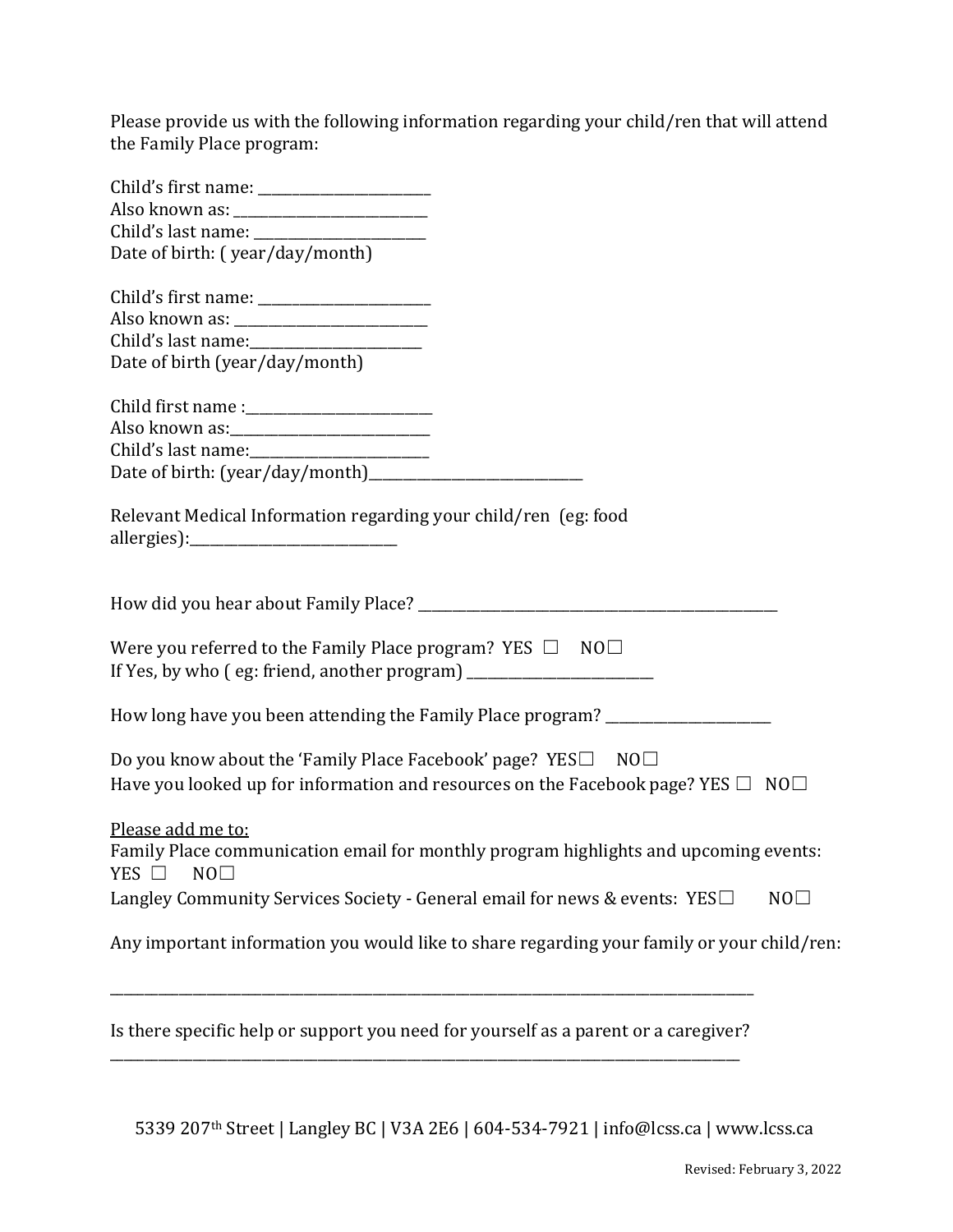How do you get to Family Place program/s?<br>Walk - Choose an item. **I ransport to** 

Walk - Choose an item. **I ransport to** By car - Choose an item. I **ransport to**<br>By bus - Choose an item. I **ransport to** By bus - Choose an item. I ransport to

|                                                                              |              | Do you identify as Indigenous? YES $\Box$ NO $\Box$ |  |
|------------------------------------------------------------------------------|--------------|-----------------------------------------------------|--|
|                                                                              |              | Do you live on Reserve? YES $\Box$ NO $\Box$        |  |
| Metis                                                                        | $YES$ $\Box$ | NOL L                                               |  |
| First Nations YES $\Box$ NO $\Box$                                           |              |                                                     |  |
| Inuit                                                                        | YES II       | NOL L                                               |  |
| Languages spoken at home: _____<br>$\alpha$ . $\alpha$ . $\alpha$ . $\alpha$ |              |                                                     |  |

| Country of Origin (if applicable): |  |
|------------------------------------|--|
| Year of arrival (if applicable):   |  |

Citizenship Status: Permanent Resident – YES □NO□ Canadian Citizen – YES  $\Box$  NO $\Box$ Other: (please specify)  $\frac{1}{2}$ 

Consent to Photography: Do you give Family Place program and LCSS, your permission to use and reproduce photographs, video footage of you and your child/ren for promotional and marketing purposes?

YES □ NO □

**<u>Family Structure: Choose an item. Family Struct</u>** 

**Parenting involvement:**Choose an item. Parenting Inv

**Parenting Status:**Choose an item. Parenting Sta

**Housing situation**Choose an item. **Housing Situ** 

**Employment Status**Choose an item. Employment Status

**Income source:**Choose an item. Income Sour

**Family Income Bracket:**Choose an item. Family Income Bracket

**Education level:**Choose an item. Education Le

**Religion:**Choose an item. Religion

5339 207th Street | Langley BC | V3A 2E6 | 604-534-7921 | [info@lcss.ca](mailto:info@lcss.ca) | www.lcss.ca